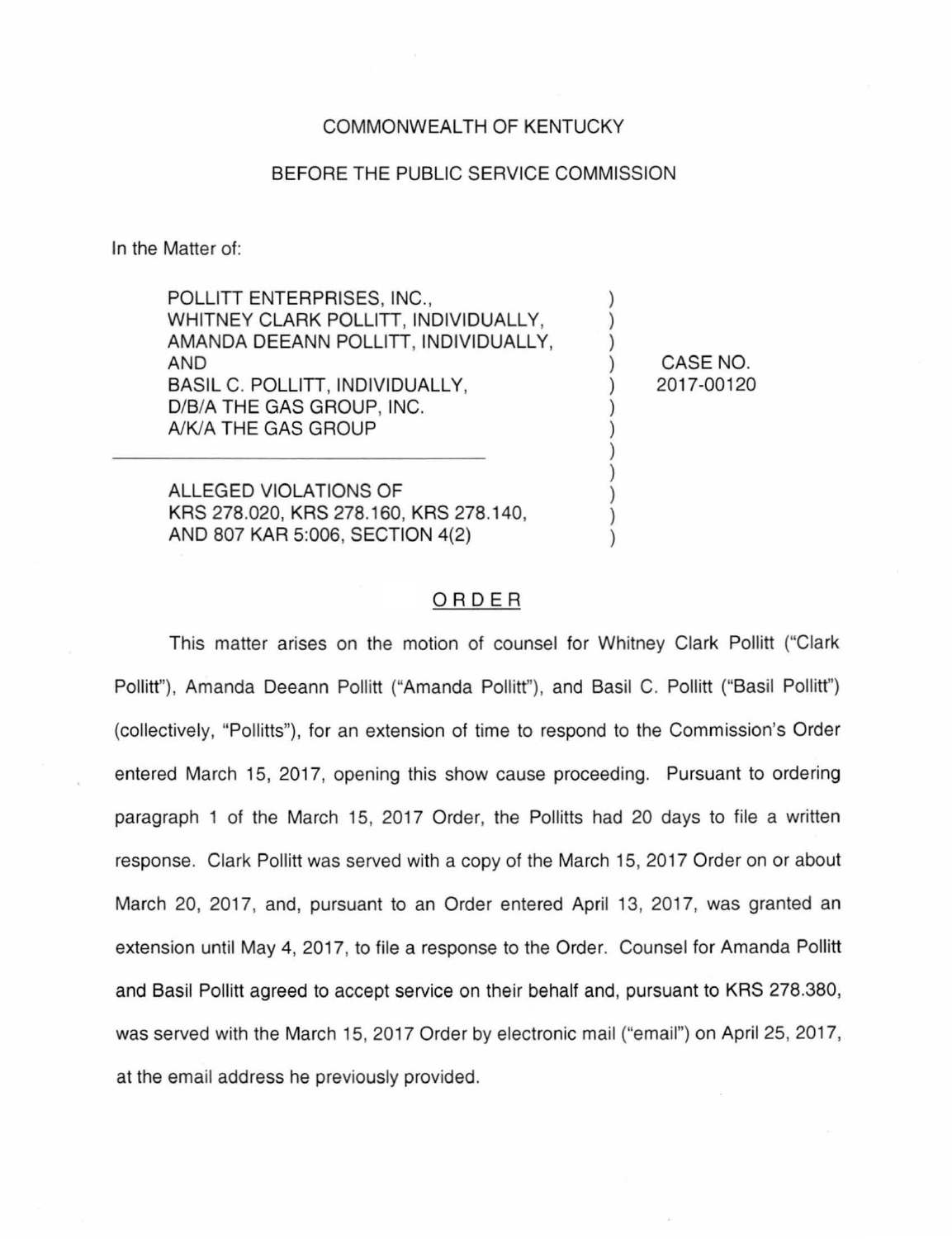As a basis for the request, the Pollitts state that additional time is required to respond to the Order due to the number of alleged violations and lengthy history regarding the ownership and operation of a natural gas distribution system in an area north of Richardsville, Warren County, Kentucky. Counsel for the Pollitts requested an extension until May 24, 2017, in the first paragraph of his motion, and until May 22, 2017 in the fourth paragraph of his motion.

The Commission finds that the Pollits' motion for an extension of time should be granted and that they should file, no later than May 22, 2017, written responses to the allegations contained in the March 15, 2017 Order, to the allegations contained in the requests for information attached as Appendix A to the March 15, 2017 Order, and to the Inspection Report attached as Appendix E to the March 15, 2017 Order. The Commission further finds that extending the date for filing a response until May 22, 2017, will provide the Pollitts with sufficient time to prepare and file their written responses in advance of the hearing in this matter, which is scheduled for May 31, 2017. This is especially so given that Counsel for the Pollitts has been aware of this case since he filed his first motion for an extension of time on April 10, 2017, and accepted service on behalf of Amanda Pollitt and Basil Pollitt on April 25, 2017. Last, the Commission finds that the hearing in this matter will be held as scheduled on May 31, 2017, at 9:00 a.m. Eastern Daylight Time in Hearing Room 1 of the Commission's offices at 211 Sower Boulevard, Frankfort, Kentucky, and that no further extensions of time to file their responses will be granted.

## IT IS THEREFORE ORDERED that:

1. The Pollitts' motion for an extension of time is granted.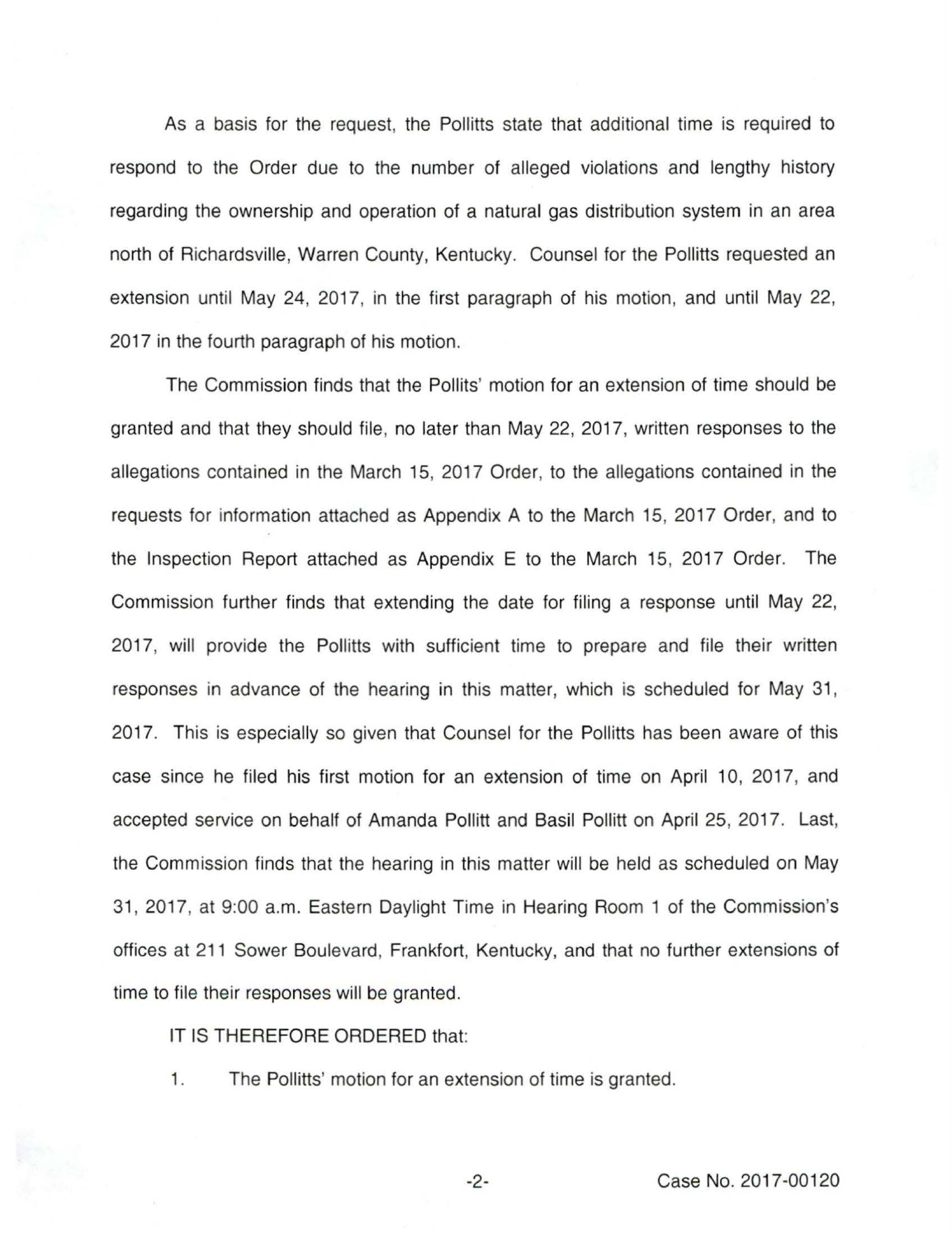2. The Pollitts are granted an extension up to and including May 22, 2017, to file their written responses to the allegations contained in the March 15, 2017 Order, and to the requests for information and the Inspection Report attached as Appendix A and Appendix E, respectively, to the March 15, 2017 Order.

By the Commission



ATTEST:

 $256$ 

**Executive Director** 

Case No. 2017-00120